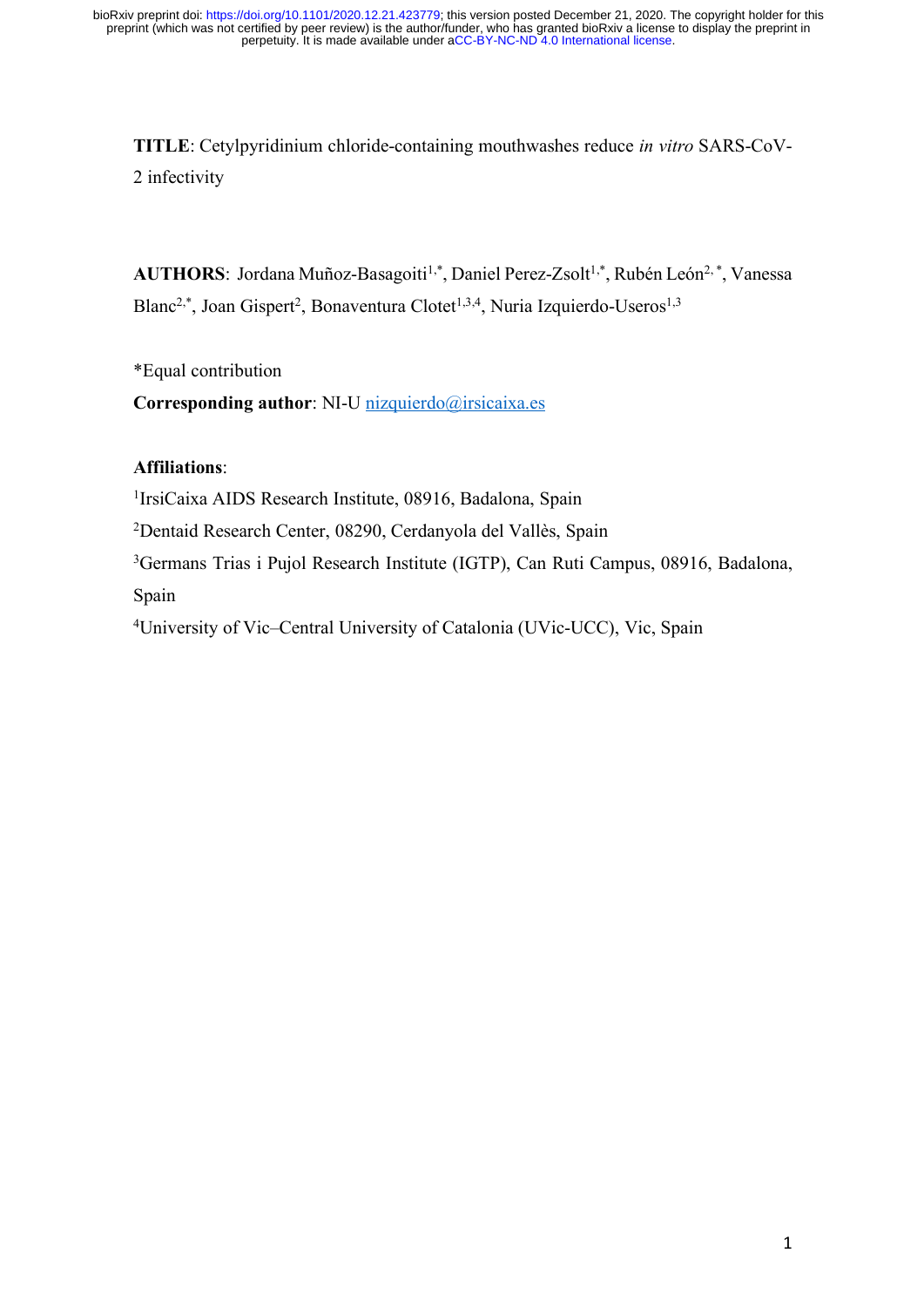### **ABSTRACT (105)**

Oral mouthwashes decrease the infectivity of several respiratory viruses including SARS-CoV-2. However, the precise agents with antiviral activity present in these oral rinses and their exact mechanism of action remain unknown. Here we show that Cetylpyridinium chloride (CPC), a quaternary ammonium compound present in many oral mouthwashes, reduces SARS-CoV-2 infectivity by inhibiting viral fusion with target cells. We also found that CPC and CPC-containing mouth rinses decreased a thousand times the infectivity of SARS-CoV-2 *in vitro,* while the corresponding vehicles had no effect. CPCcontaining mouth rinses could represent a cost-effective measure to reduce SARS-CoV-2 infectivity in saliva, aiding to reduce viral transmission from infected individuals.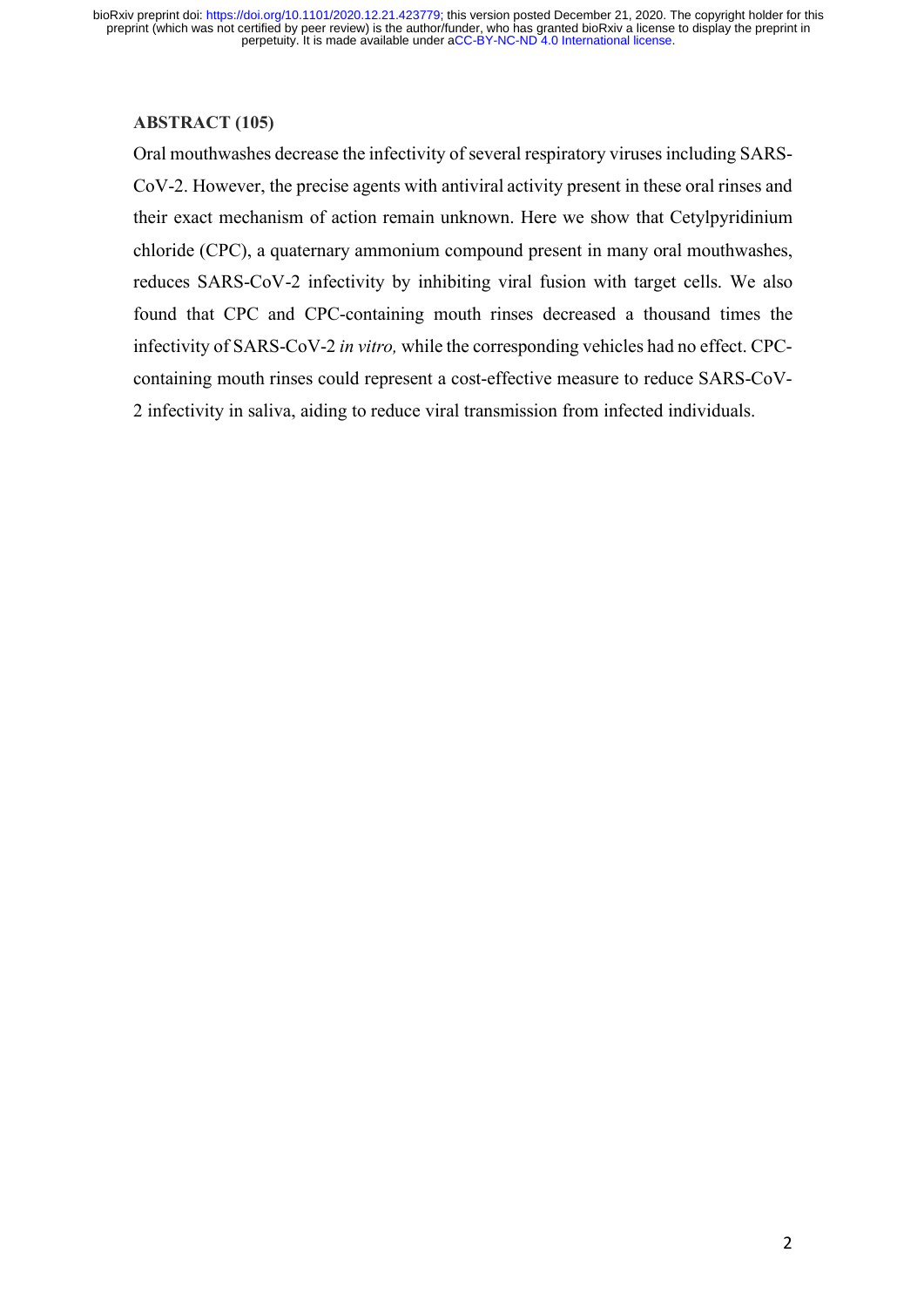### **BACKGROUND**

Several studies have shown the antiviral potential of mouthwashes, which decrease the infectivity of relevant airborne transmitted infectious viruses, such as influenza and distinct coronavirus, including SARS-CoV-2 (Meister et al., 2020; O'Donnell et al., 2020; Popkin et al., 2017; Staktuke, 2020). If proven effective in the oral cavity, this antiviral strategy could represent a globally accessible cheap measure easily implemented worldwide, that could reduce the infectivity of SARS-CoV-2 in saliva and cut viral transmission chain. Moreover, as mouthwashes are also produced in oral spray formats, they are also ideal strategies for vulnerable populations such as the elderly. Despite the universal applicability of this antiviral approach, and the diverse reports proving the activity of various oral products *in vitro*, we still don't know which are the individual components present in these mouthwashes that exert the antiviral effect, and what is their precise mechanism of action. Here we focused on the effect of Cetylpyridinium chloride (CPC), a quaternary ammonium compound used in many oral mouthwashes and breath sprays with broad antiseptic and anti-microbicide activity. We compared the anti-SARS-CoV-2 activity of CPC and CPC-containing mouth rinses against their vehicles, and found that CPC-containing mouth rinsesinhibit SARS-CoV-2 entry into target cells while decreasing a thousand times the infectivity of SARS-CoV-2.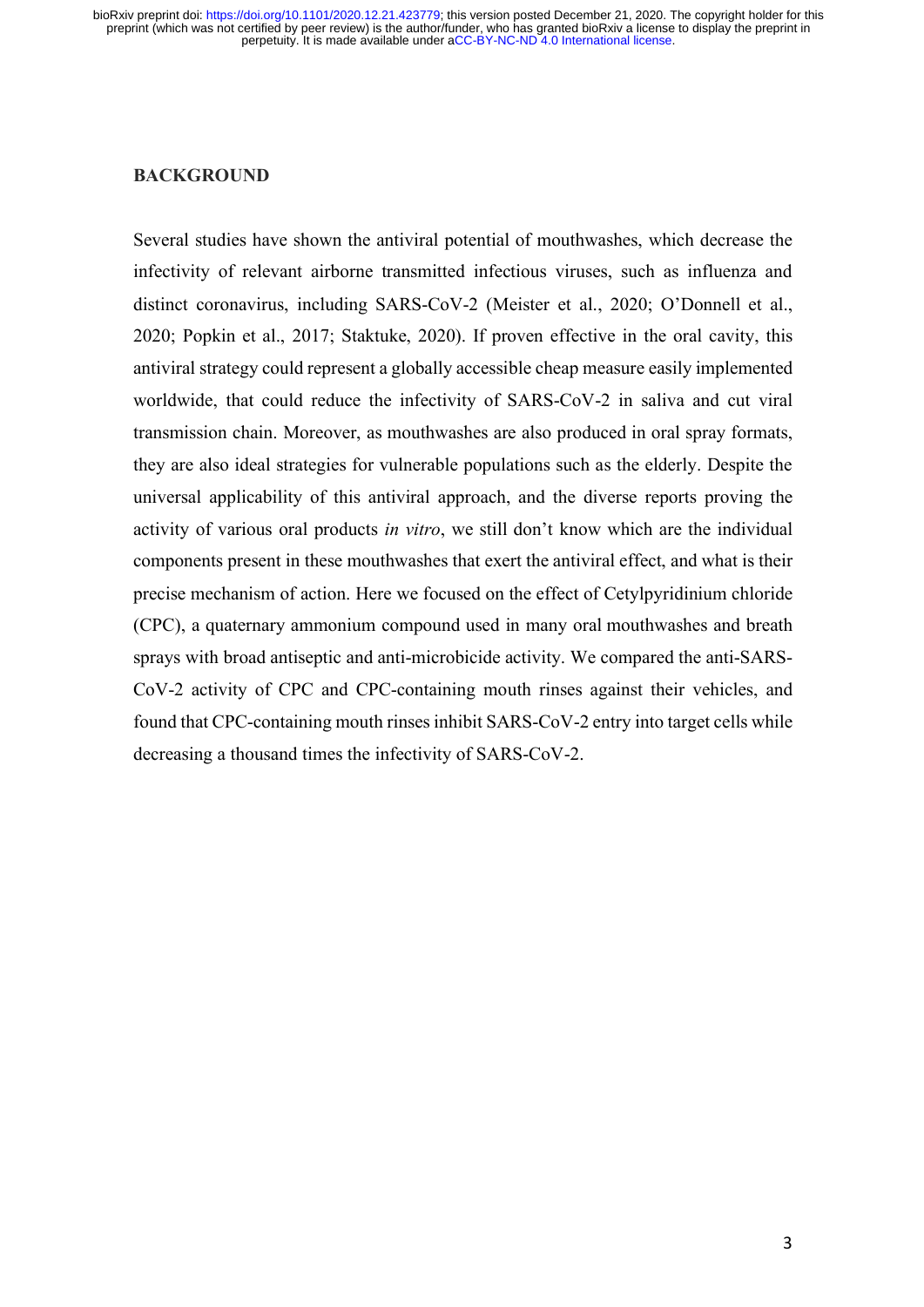# **MATERIAL & METHODS**

*Cell Cultures.* Vero E6 cells (ATCC CRL-1586) were cultured in Dulbecco's modified Eagle medium, (DMEM) with 10% fetal bovine serum, 100 IU/mL penicillin and 100 µg/mL streptomycin (all from Invitrogen). HEK-293T overexpressing the human ACE2 were kindly provided by Integral Molecular Company and maintained in DMEM (Invitrogen) with 10% fetal bovine serum, 100 IU/mL penicillin and 100  $\mu$ g/mL streptomycin, and 1 µg/mL of puromycin (all from Invitrogen).

*Pseudovirus production*. HIV-1 luciferase reporter pseudoviruses expressing SARS-CoV-2 Spike protein were generated using two plasmids. pNL4-3.Luc.R-.E- was obtained from the NIH AIDS repository. SARS-CoV-2.SctΔ19 was generated (Geneart) from the full protein sequence of SARS-CoV-2 spike with a deletion of the last 19 amino acids in C-terminal, human-codon optimized and inserted into pcDNA3.4-TOPO (Ou et al., 2020). Spike plasmid was transfected with X-tremeGENE HP Transfection Reagent (Merck) into HEK-293T cells, and 24 hours post-transfection, cells were transfected with pNL4-3.Luc.R-.E-. Supernatants were harvested 48 hours later, filtered with 0.45 µM (Millex Millipore) and stored at -80°C until use. The p24<sup>gag</sup> content of all viruses was quantified using an ELISA (Perkin Elmer) and viruses were titrated in HEK-293T overexpressing the human ACE2.

*Pseudovirus assay***.** HEK-293T overexpressing the human ACE2 were used to test mouth rinses and their vehicles at the indicated concentrations. A constant pseudoviral titer was used to pulse cells in the presence of the mouth rinses. 48h post-inoculation, cells were lysed with the Glo Luciferase system (Promega). Luminescence was measured with an EnSight Multimode Plate Reader (Perkin Elmer).

*Virus isolation, titration and sequencing.* SARS-CoV-2 was isolated from a nasopharyngeal swab collected from an 89-year-old male patient giving informed consent and treated with Betaferon and hydroxychloroquine for 2 days before sample collection as described in (Rodon, 2020). The virus was propagated for two passages and a virus stock was prepared collecting the supernatant from Vero E6. Genomic sequence was deposited at GISAID repository (http://gisaid.org) with accession ID EPI\_ISL\_510689.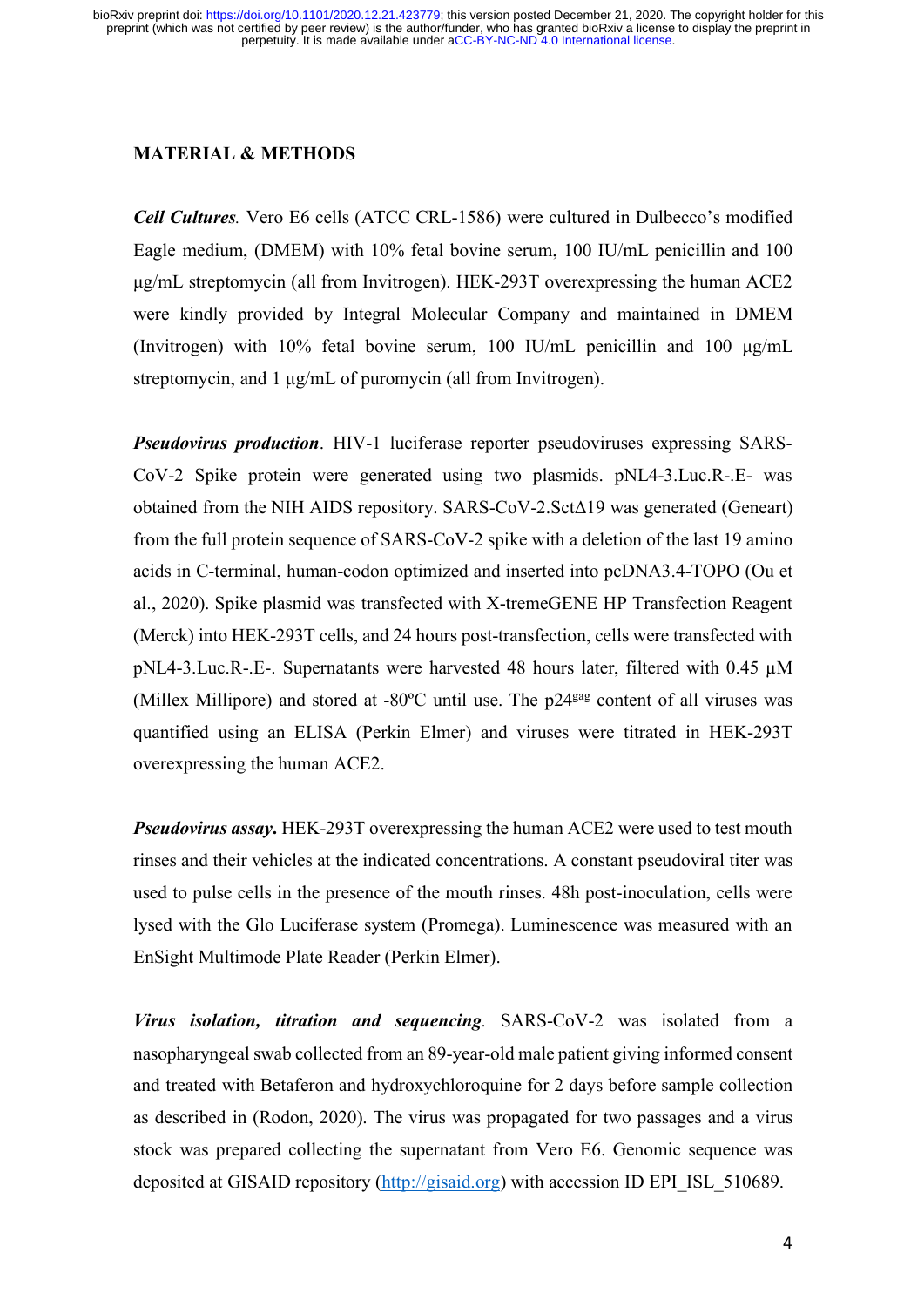*Antiviral activity.* We tested two mouthwashes from Dentaid containing CPC: Perio Aid Intensive Care (with 1.47 mM of CPC plus 1.33 mM of Chlorhexidine) and Vitis CPC Protec (with 2.063 mM of CPC). Vehicles containing the same formulation but without CPC were also tested in parallel. We also assayed 10 mM of CPC diluted in distillated water. Of note, colorants were removed from all formulations to avoid any interference with luciferase reactions. 1 mL of mouth rinses or their corresponding vehicles were mixed with 1mL of SARS-CoV-2 with  $10^{5.8}$  TCID<sub>50</sub>/mL for 2 minutes. Virus was also mixed with 1 mL of media as positive control. After 2 minutes incubation, mixes were diluted in PBS and filtered for 10 minutes at 1000g in macrosept® advance centrifugal devices of 100 K MWCO of exclusion (Pall Corporation) to wash away mouth rinses twice. Washed viruses were resuspended in 2 mL of fresh media and titrated in triplicates on Vero E6 cells for 10 serial dilutions. 3 days post infection, cells were assayed in a microscope for viral induced cytopathic effect. To detect any associated cytotoxic effect, mouth rinse formulations were also mixed with media, washed and centrifuged as previously described, and were equally cultured on Vero E6, but in the absence of virus. Cytotoxic effects of these products were measured 3 days after infection, using the CellTiter-Glo luminescent cell viability assay (Promega). Luminescence was measured in a Fluoroskan Ascent FL luminometer (ThermoFisher Scientific).

*IC50 calculation.* Response curves of mouth rinses against pseudoviral entry were adjusted to a non-linear fit regression model, calculated with a four-parameter logistic curve with variable slope. Cells exposed to the pseudovirus in the absence of products were used as positive controls of infection, and were set as 100% of viral fusion to normalize data and calculate the percentage of viral entry inhibition. Cells not exposed to the mouthwashes nor the pseudovirus were used as positive controls of viability, and were set as 100% to normalize data and calculate the percentage of cytopathic effect. All analyses and figures were generated with the GraphPad Prism v8.0b Software.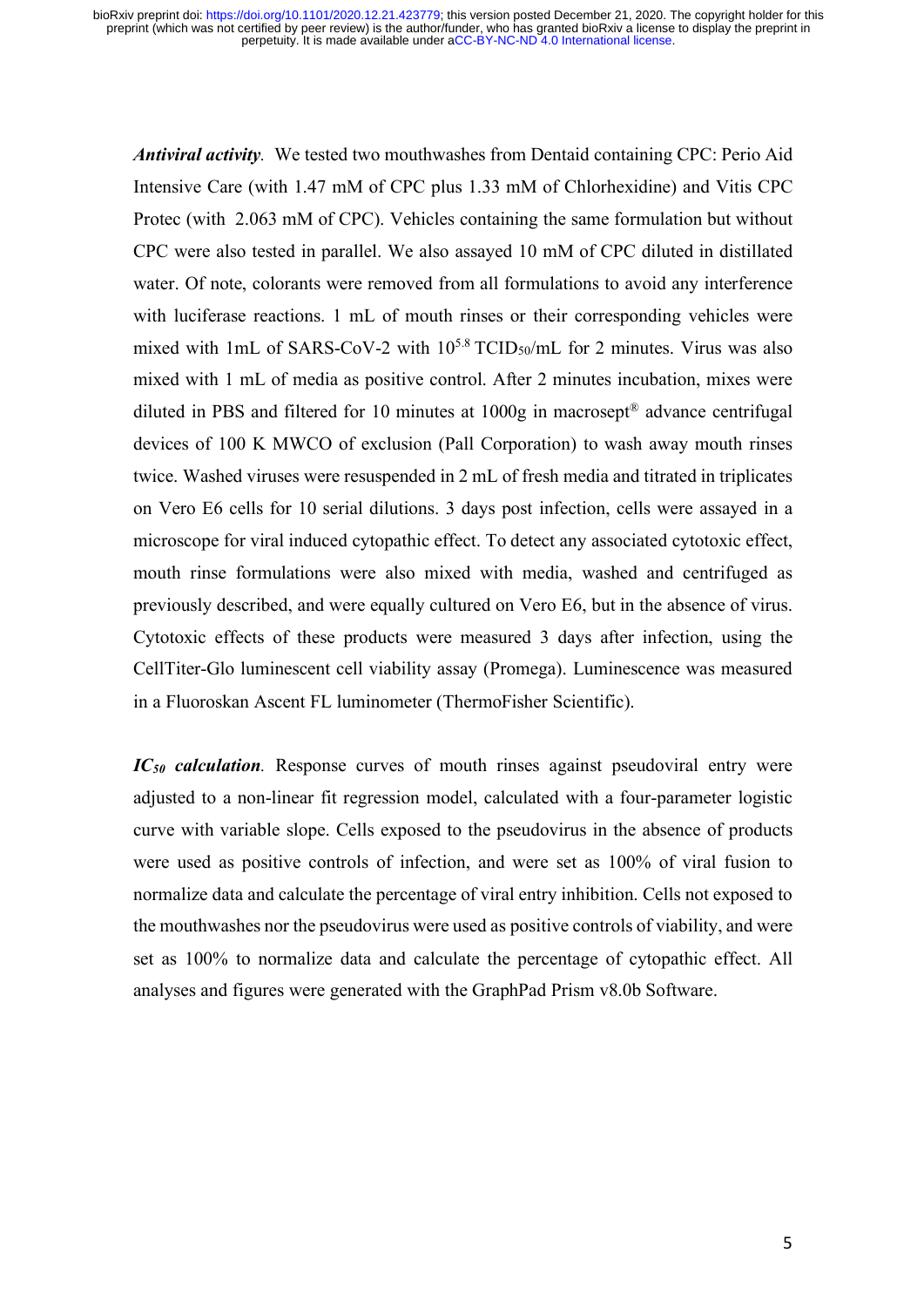#### **RESULTS**

We first tested the capacity of CPC-containing mouth rinses to inhibit SARS-CoV-2 entry into target cells. We employed a luciferase-based assay using pseudotyped lentivirus expressing the spike protein of SARS-CoV-2, which allows to detect viral fusion on target HEK 293 T cells that expressed the ACE2 receptor. A constant concentration of a reporter pseudovirus containing the SARS-CoV-2 Spike protein was mixed with increasing concentrations of the indicated CPC-containing mouth rinses or their vehicles and added to target cells. To control for any mouthwash-induced cytotoxicity, target cells were also cultured with increasing concentrations of the indicated products in the absence of pseudoviruses. By these means, we calculated the concentration at which the mouth rinses blocked viral entry and achieved a  $50\%$  maximal inhibitory capacity (IC<sub>50</sub>). CPCcontaining mouth rinses were able to inhibit viral fusion in a dose dependent manner (**Figure 1**, left panels **A** and **C**, red lines) at concentrations where no cytotoxic effects of the mouth rinses were observed (**Figure 1**, left panels **A** and **C**, grey lines). Of note, no obvious inhibitory activity was detected on vehicles (**Figure 1**, right panels **B** and **D**), clearly pointing to CPC as the antiviral compound contained in the oral formulations. To further confirm the antiviral activity of CPC, we also tested this compound resuspended in water, and found that it also inhibited SARS-CoV-2 pseudoviral fusion and entry into target cells (**Figure 1**, bottom panel **E**). These results indicate that CPC and CPCcontaining mouth rinses are able to block SARS-CoV-2 viral entry into target cells due to the activity of CPC.

Next, we tested the capacity of CPC to reduce the infectivity of a clinical isolate of SARS-CoV-2. A 1 to 1 ratio of SARS-CoV-2 was mixed with CPC or CPC-containing mouth rinses or their vehicles for 2 minutes and washed twice with PBS to remove the formulations by ultrafiltration using a macrosept® centrifugal device. Collected viruses were titrated on Vero E6 cells to calculate the Tissue Culture Infectious Dose 50% (TCID50) per mL after each of the treatments. While water used to dilute CPC had no effect on SARS-CoV-2 infectivity as compared to untreated virus (**Figure 2**), high doses of CPC effectively suppressed viral infection on Vero E6 (**Figure 2**). Analogously, treatment for 2 minutes with CPC-containing mouthwashes decreased 1,000 times the TCID50/mL of SARS-CoV-2, while vehicles had no impact on SARS-CoV-2 infectivity when compared to untreated virus (**Figure 2**). To control for the presence of mouthwash remaining in the viral preparations that could induce cytotoxic effects, target cells were also cultured with the indicated products washed in ultrafiltration centrifugal devices as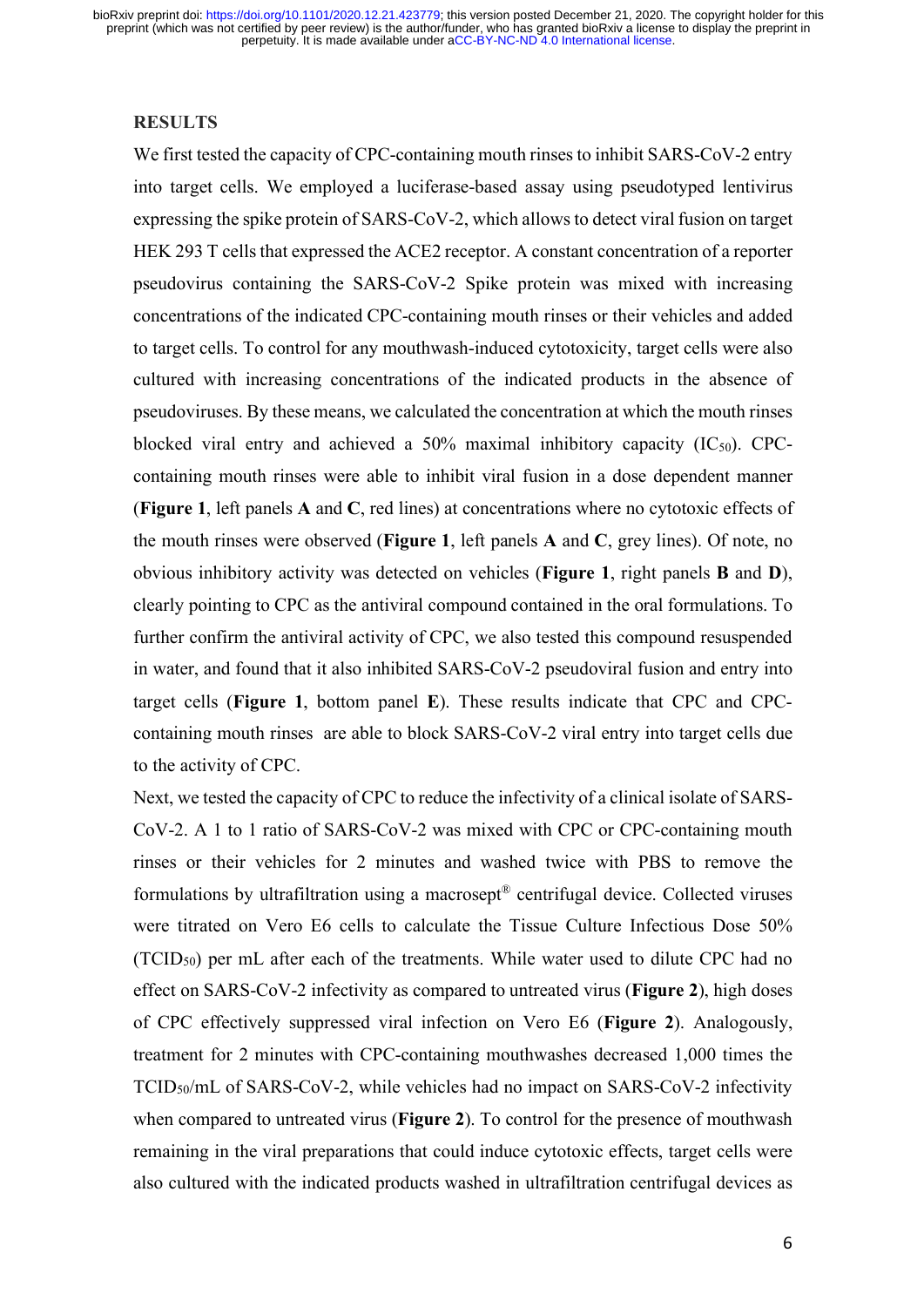previously described, but in the absence of SARS-CoV-2. By these means we confirmed that the observed SARS-CoV-2 induced cytopathic effect was effectively inhibited at concentrations where the CPC or CPC-containing mouthwashes were not toxic for the cells. Thus, CPC has antiviral activity against SARS-CoV-2 and CPC-containing mouthwashes have the capacity to reduce 1,000 times the infectivity of a viral stock when treated at a 1:1 ratio for 2 minutes.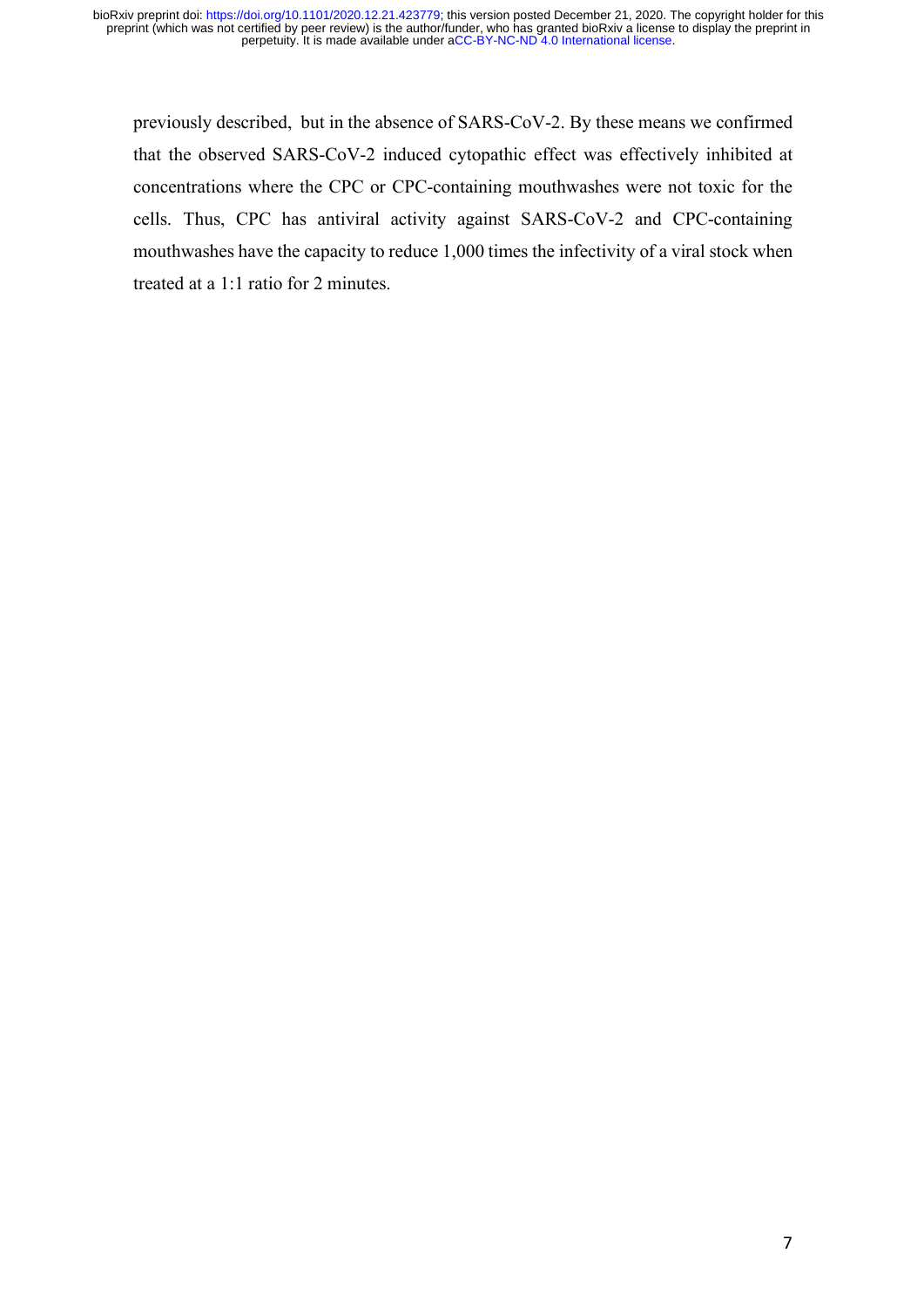#### **DISCUSSION**

Here we have shown that CPC has an antiviral activity against SARS-CoV-2, and that this compound exerts its activity blocking viral entry or inhibiting viral fusion on target cells. Most likely, CPC will act disrupting the integrity of the viral envelope, as previously shown for influenza virus (Popkin et al., 2017). Thus, CPC-containing mouthwashes could protect the oral mucosa from infection. Yet, since SARS-CoV-2 may most likely infect cells via the upper respiratory tract, further strategies should consider the use of CPC in nasal sprays to fully achieve the prophylactic potential of this approach. Our results also showed that in a very restrictive experiment, where we mixed equal volumes of a highly infectious SARS-CoV-2 viral stock with different CPC-containing mouthwashes for 2 minutes, these treatments reduced a 1,000 times the TCID<sub>50</sub> only in the presence of CPC. Moreover, as gargles are usually performed with 10 ml of mouth rinse, and saliva in mouth has an approximate volume of 1 to 2 ml that will most likely have always lower infectivity than a viral stock of SARS-CoV-2 grown in the laboratory, mouthwashes could be even more effective in the oral cavity that what we have estimated here *in vitro*. Thus, CPC-containing mouthwashes could be a cost-effective measure to reduce SARS-CoV-2 infectivity in saliva, aiding to reduce viral transmission from infected individuals. Several events where numerous people were infected at the same time, which are considered superspreading events, are related to activities where people were either talking, shouting or singing (Hamner et al., 2020; Lemieux et al., 2020). Indeed, viable viruses have been isolated from the saliva of COVID-19 infected individuals (Jeong et al., 2020), probing that exhaled saliva micro-droplets and aerosols are infectious. Future work should address if in the oral cavity of SARS-CoV-2 infected individuals, CPC-containing mouth rinses are able to decrease viral load and infectivity of viruses found in saliva. While prior studies have shown that CPC has an anti-bacterial activity that lasts for 3 to 5 hours in saliva (Elworthy et al., 1996), future studies should address the duration of the CPC antiviral activity in the oral cavity. This information will be key to effectively use this cost-effective measure to maintain a reduced infectious capacity of SARS-CoV-2 in the saliva.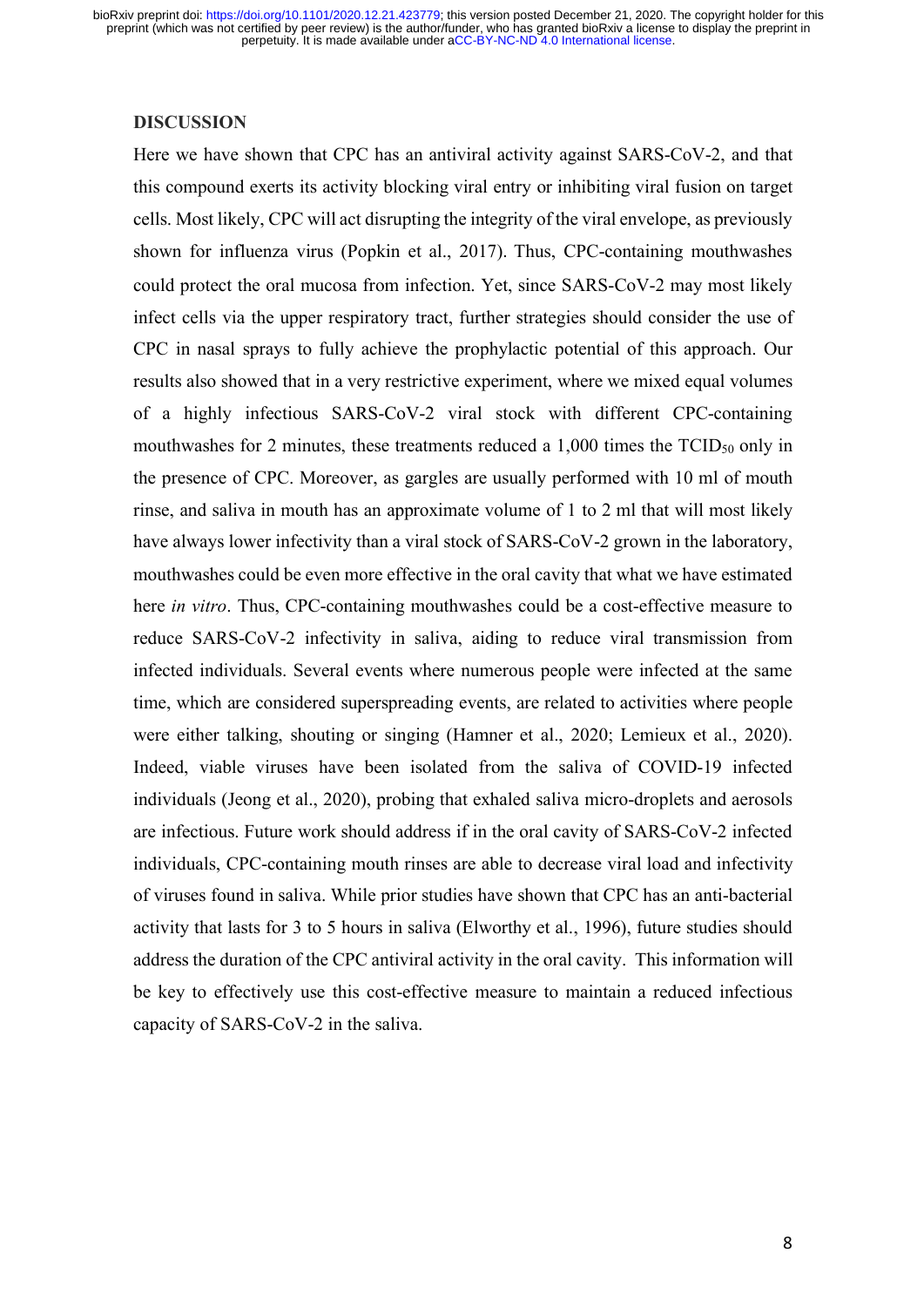#### **FIGURES**

*Figure 1. Antiviral activity of CPC-containing mouthwashes inhibiting SARS-CoV-2 entry*. Percentage of viral entry inhibition on target HEK-293T cells expressing ACE2 exposed to a fixed concentration of SARS-CoV-2 in the presence of increasing concentrations of oral formulations (**A** and **C**), their vehicles (**B** and **D**) and CPC diluted in water (**E**). Non-linear fit to a variable response curve from one experiment with two replicates is shown (red lines), excluding data from drug concentrations with associated toxicity. When calculated, the particular  $IC_{50}$  value of the graph is indicated. Cytotoxic effect on HEK-293T cells expressing ACE2 cells exposed to increasing concentrations of mouthwashes or vehicles in the absence of virus is also shown (grey lines).

*Figure 2. Infectivity of SARS-CoV-2 treated with CPC-containing mouthwashes*. One mL of of SARS-CoV-2 with  $10^{5.8}$  TCID<sub>50</sub> was treated with CPC (10 mM) or CPCcontaining mouth rinses (2 mM) and their respective vehicles for 2 minutes at a 1:1 ratio. Untreated virus was used as positive control. Infectivity of treated viruses washed right after treatment by ultrafiltration to remove cytotoxic mouthwashes were assayed on Vero E6 cells 3 days post infection. In parallel, we confirmed that the inhibitory effect was not due to any cytotoxic effect of the mouthwashes, as tested on Vero E6 cells exposed to the media remaining from washed mouth rinses that were equally centrifuged in the absence of virus.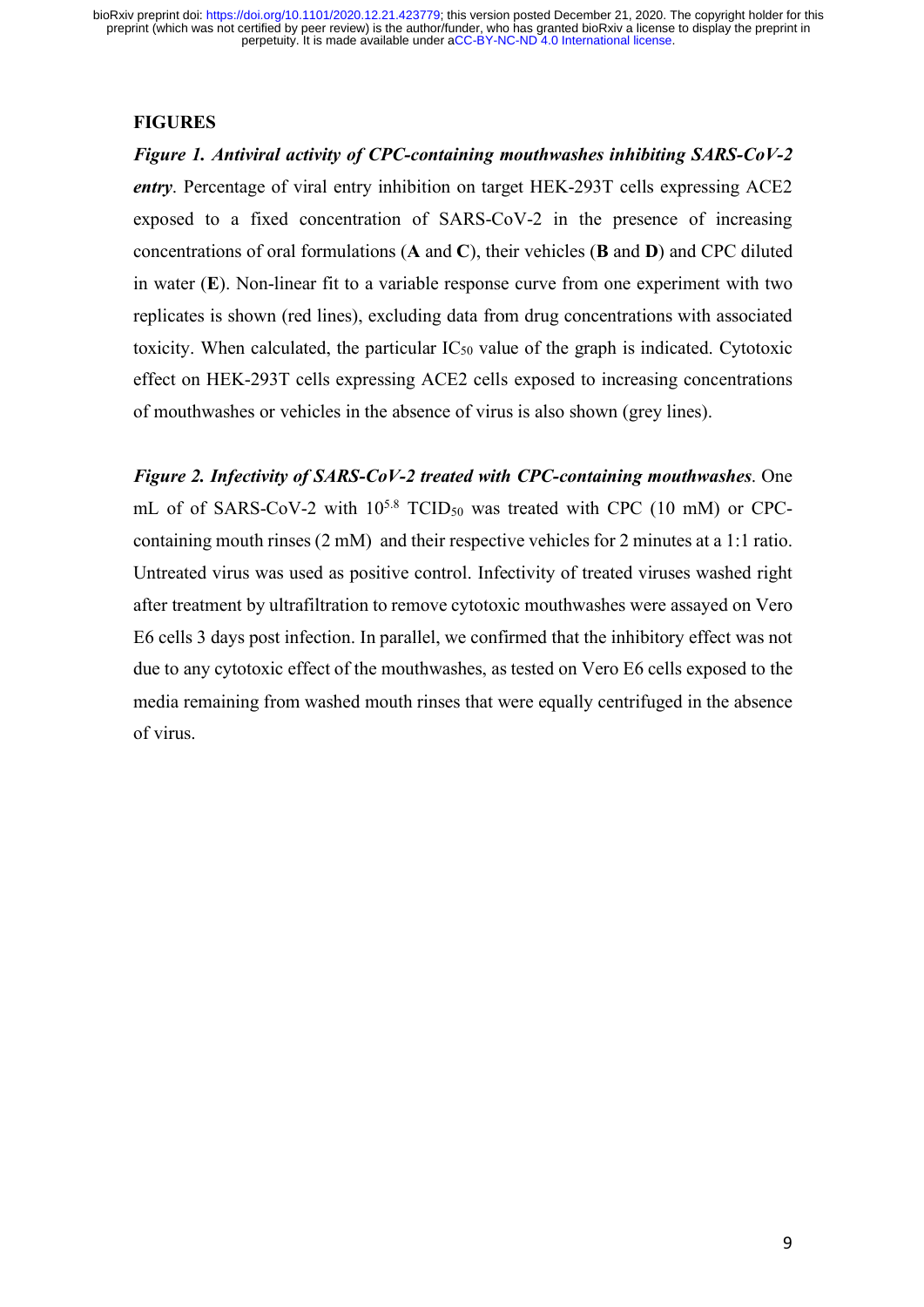### **BIBLIOGRAPHY**

Elworthy, A., Greenman, J., Doherty, F.M., Newcombe, R.G., and Addy, M. (1996). The Substantivity of a Number of Oral Hygiene Products Determined by the Duration of Effects on Salivary Bacteria. J. Periodontol. *67*, 572–576.

Hamner, L., Dubbel, P., Capron, I., Ross, A., Jordan, A., Lee, J., Lynn, J., Ball, A., Narwal, S., Russell, S., et al. (2020). High SARS-CoV-2 Attack Rate Following Exposure at a Choir Practice — Skagit County, Washington, March 2020. MMWR Morb. Mortal. Wkly. Rep. *69*, 606–610.

Jeong, H.W., Kim, S.-M., Kim, H.-S., Kim, Y.-I., Kim, J.H., Cho, J.Y., Kim, S., Kang, H., Kim, S.-G., Park, S.-J., et al. (2020). Viable SARS-CoV-2 in various specimens from COVID-19 patients. Clin. Microbiol. Infect. *26*, 1520–1524.

Lemieux, J.E., Siddle, K.J., Shaw, B.M., Loreth, C., Schaffner, S.F., Gladden-Young, A., Adams, G., Fink, T., Tomkins-Tinch, C.H., Krasilnikova, L.A., et al. (2020). Phylogenetic analysis of SARS-CoV-2 in Boston highlights the impact of superspreading events. Science eabe3261.

Meister, T.L., Brüggemann, Y., Todt, D., Conzelmann, C., Müller, J.A., Groß, R., Münch, J., Krawczyk, A., Steinmann, J., Steinmann, J., et al. (2020). Virucidal Efficacy of Different Oral Rinses Against Severe Acute Respiratory Syndrome Coronavirus 2. J. Infect. Dis. *222*, 1289–1292.

O'Donnell, V.B., Thomas, D., Stanton, R., Maillard, J.-Y., Murphy, R.C., Jones, S.A., Humphreys, I., Wakelam, M.J.O., Fegan, C., Wise, M.P., et al. (2020). Potential Role of Oral Rinses Targeting the Viral Lipid Envelope in SARS-CoV-2 Infection. Function *1*, zqaa002.

Ou, X., Liu, Y., Lei, X., Li, P., Mi, D., Ren, L., Guo, L., Guo, R., Chen, T., Hu, J., et al. (2020). Characterization of spike glycoprotein of SARS-CoV-2 on virus entry and its immune cross-reactivity with SARS-CoV. Nat. Commun. *11*, 1620.

Popkin, D.L., Zilka, S., Dimaano, M., Fujioka, H., Rackley, C., Salata, R., Griffith, A., Mukherjee, P.K., Ghannoum, M.A., and Esper, F. (2017). Cetylpyridinium Chloride (CPC) Exhibits Potent, Rapid Activity Against Influenza Viruses in vitro and in vivo. Pathog. Immun. *2*, 253.

Rodon, J. (2020). Search for SARS-CoV-2 inhibitors in currently approved drugs to tackle COVID-19 pandemia (Microbiology).

Staktuke, A.R.V.B.O.D.W.T.R.J.S. (2020). The Virucidal Efficacy of Oral Rinse Components Against SARS-CoV-2 In Vitro. BioRxiv.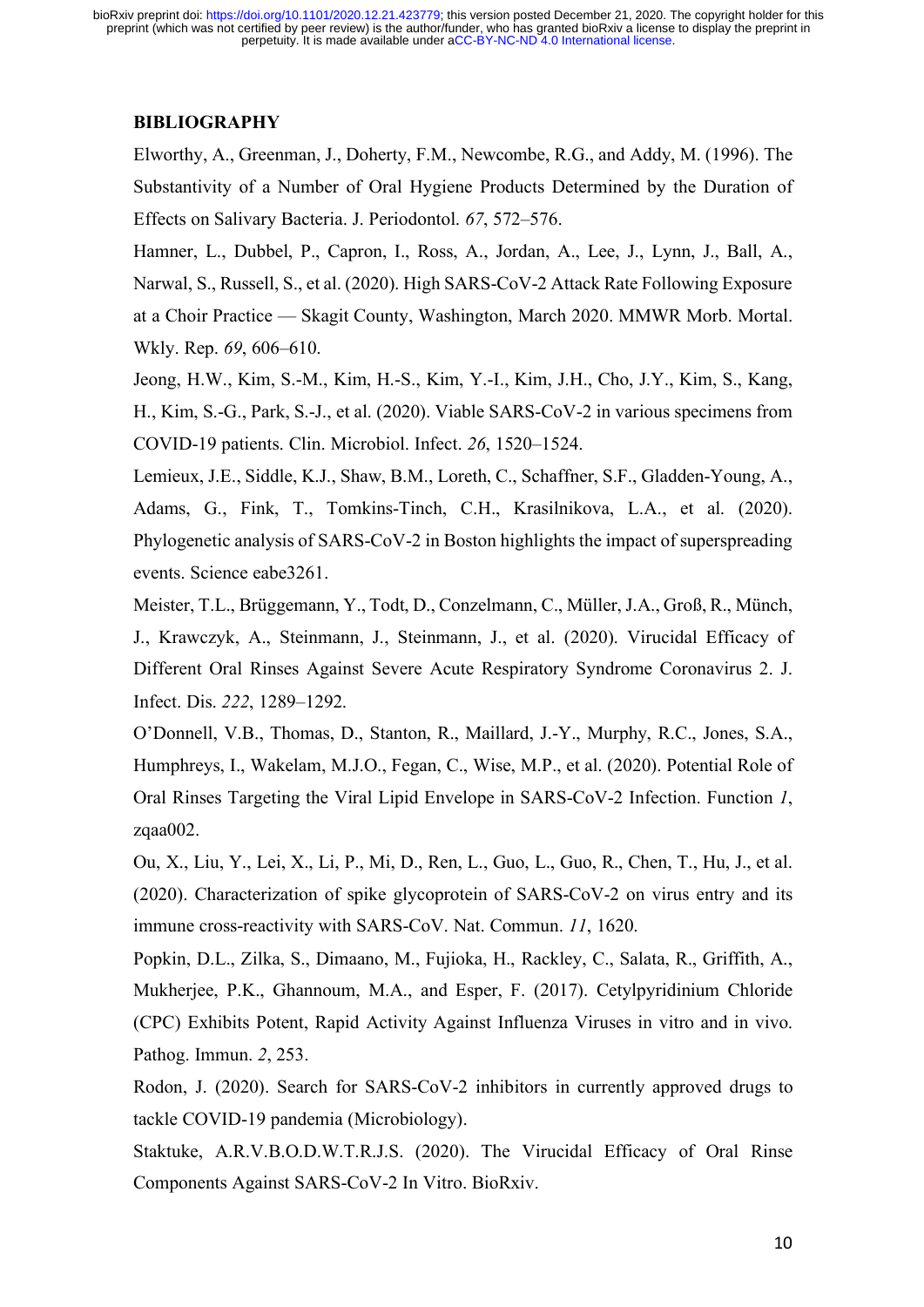# **AUTHOR CONTRIBUTION**

Conceived and designed the experiments: R.L, VB, J.G, B.C., N.I-U. Performed experiments: J.M-B, D.P-Z. Analyzed and interpreted the data: J.M-B, D.P-Z, R.L, VB, J.G, B.C., N.I-U. Wrote the paper: J.M-B, D.P-Z, N.I-U.

# **FINANCIAL SUPPORT**

This research was funded by Dentaid SL. The authors also acknowledge the crowdfunding initiative #Yomecorono (https://www.yomecorono.com).

# **COMPETING INTEREST**

R.L, VB. And J.G are researchers working for Dentaid Research Center. The authors declare that no other competing interest exist.

**DATA AVAILABILITY** Data is available from corresponding author upon reasonable request.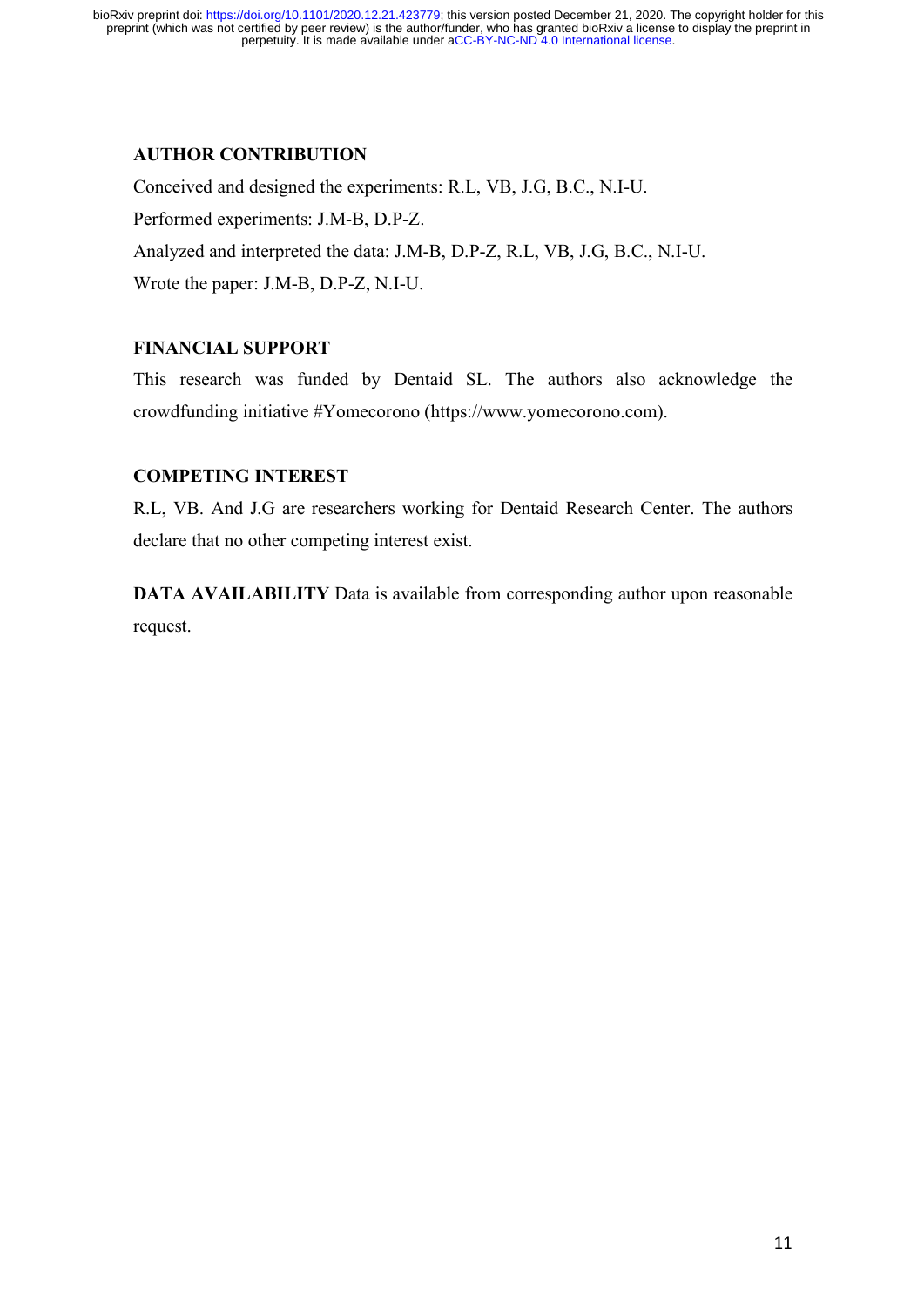